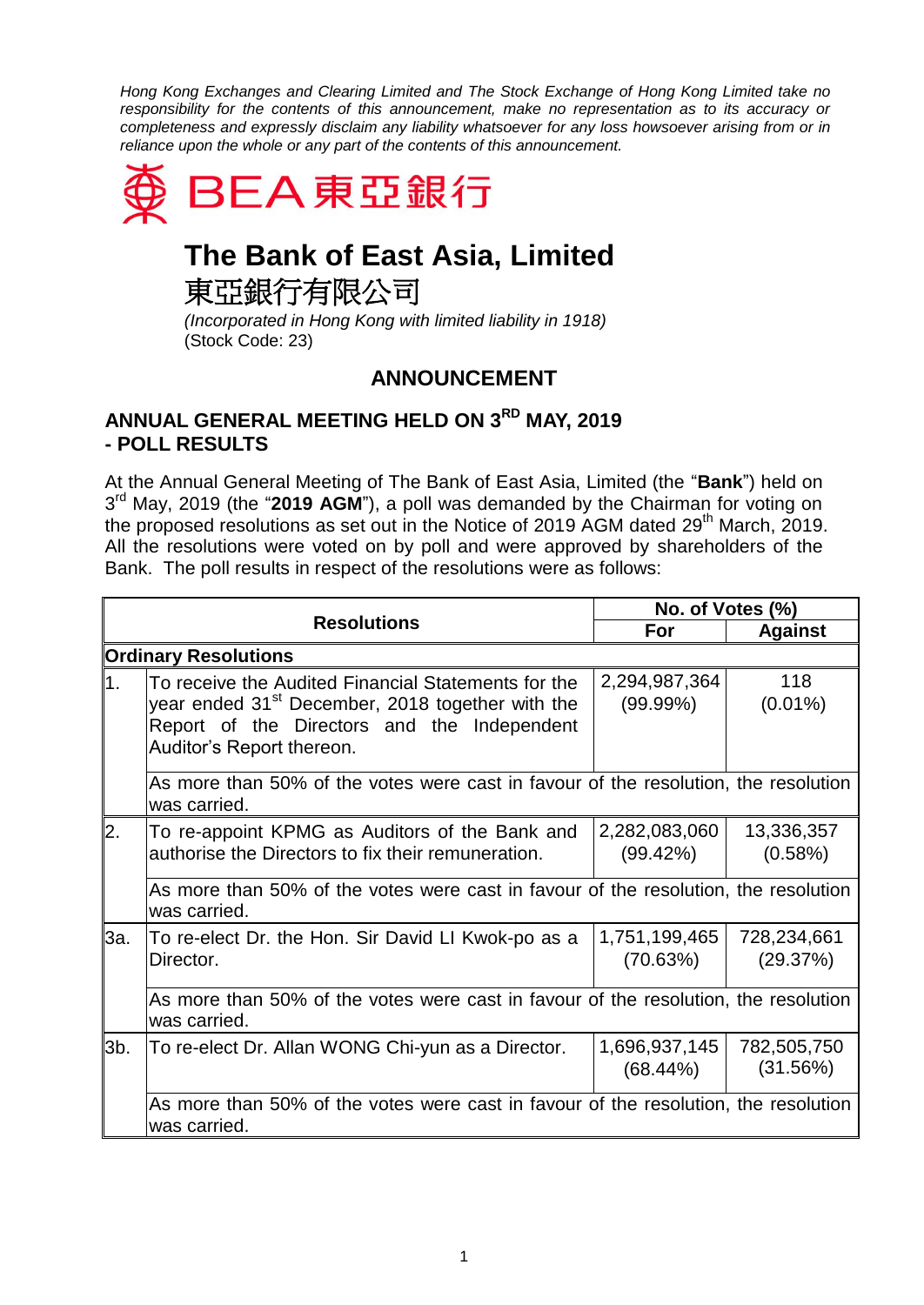| 3c. | To re-elect Mr. Aubrey LI Kwok-sing as a Director.                                                          | 1,746,588,495<br>$(70.44\%)$ | 732,842,130<br>(29.56%)    |  |  |
|-----|-------------------------------------------------------------------------------------------------------------|------------------------------|----------------------------|--|--|
|     | As more than 50% of the votes were cast in favour of the resolution, the resolution<br>was carried.         |                              |                            |  |  |
| 3d. | To re-elect Mr. Winston LO Yau-lai as a Director.                                                           | 1,762,580,312<br>(71.09%)    | 716,864,204<br>$(28.91\%)$ |  |  |
|     | As more than 50% of the votes were cast in favour of the resolution, the resolution<br>was carried.         |                              |                            |  |  |
| 3e. | To re-elect Stephen Charles LI Kwok-sze as a<br>Director.                                                   | 1,762,959,184<br>(71.10%)    | 716,480,332<br>$(28.90\%)$ |  |  |
|     | As more than 50% of the votes were cast in favour of the resolution, the resolution<br>was carried.         |                              |                            |  |  |
| 3f. | To re-elect Dr. Daryl NG Win-kong as a Director.                                                            | 2,181,616,944<br>(87.99%)    | 297,827,572<br>$(12.01\%)$ |  |  |
|     | As more than 50% of the votes were cast in favour of the resolution, the resolution<br>was carried.         |                              |                            |  |  |
| 3g. | To re-elect Mr. Masayuki OKU as a Director.                                                                 | 1,828,522,864<br>(79.64%)    | 467,405,879<br>(20.36%)    |  |  |
|     | As more than 50% of the votes were cast in favour of the resolution, the resolution<br>was carried.         |                              |                            |  |  |
| 3h. | To re-elect Dr. the Hon. Rita FAN HSU Lai-tai as a<br>Director.                                             | 2,220,739,301<br>(89.57%)    | 258,670,541<br>(10.43%)    |  |  |
|     | As more than 50% of the votes were cast in favour of the resolution, the resolution<br>was carried.         |                              |                            |  |  |
| Ι4. | To grant a general mandate to the Directors to allot,<br>issue and deal with additional shares of the Bank. | 1,639,972,628<br>(66.15%)    | 839,369,850<br>(33.85%)    |  |  |
|     | As more than 50% of the votes were cast in favour of the resolution, the resolution<br>was carried.         |                              |                            |  |  |
| 15. | To grant a general mandate to the Directors to buy<br>back the Bank's own shares.                           | 2,221,920,778<br>(89.62%)    | 257,331,173<br>(10.38%)    |  |  |
|     | As more than 50% of the votes were cast in favour of the resolution, the resolution<br>was carried.         |                              |                            |  |  |
| 6.  | To extend the general mandate granted to the<br>Directors pursuant to item 4.                               | 1,639,127,680<br>$(66.11\%)$ | 840,199,525<br>(33.89%)    |  |  |
|     | As more than 50% of the votes were cast in favour of the resolution, the resolution<br>was carried.         |                              |                            |  |  |